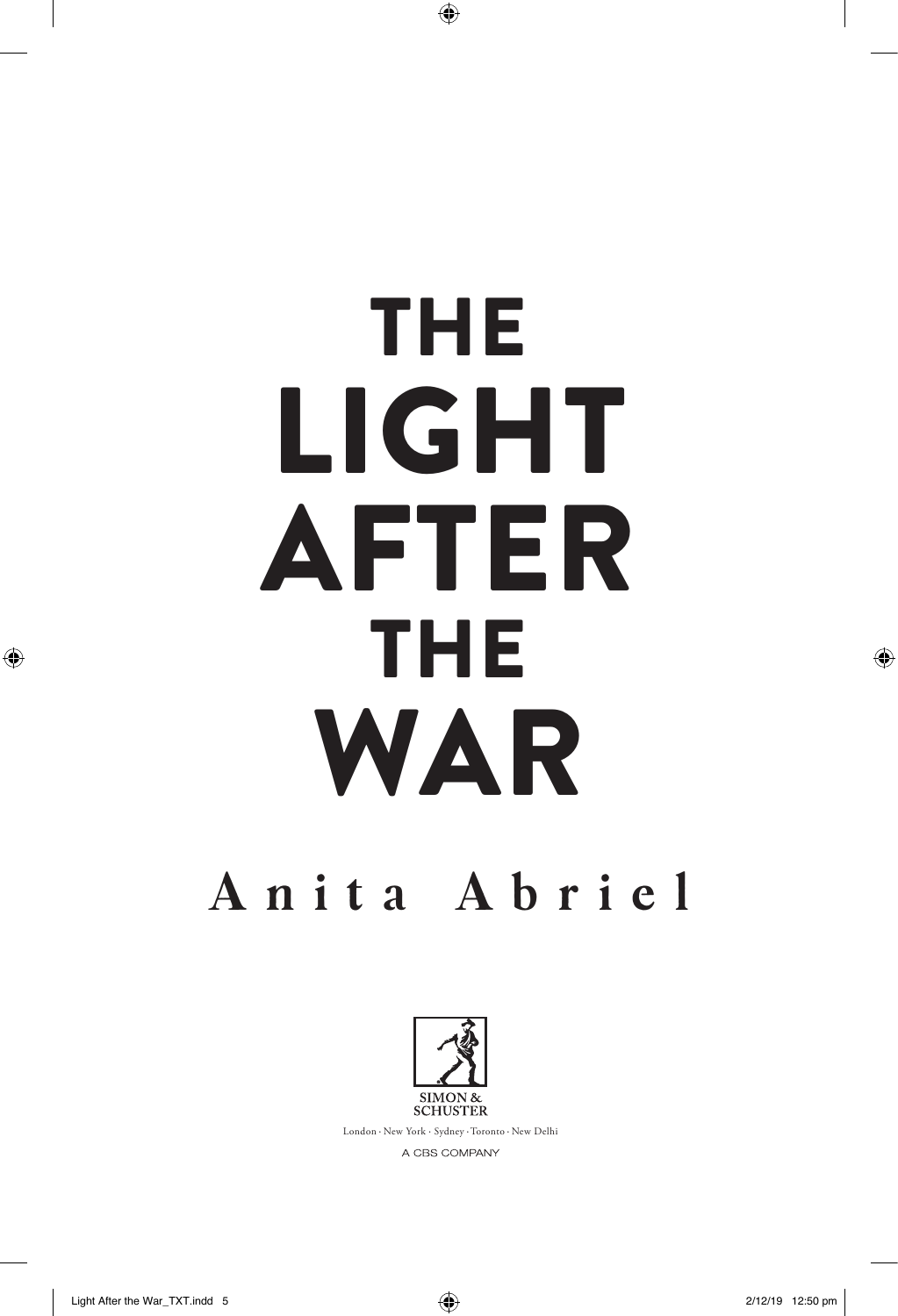#### THE LIGHT AFTER THE WAR First published in Australia in 2020 by Simon & Schuster (Australia) Pty Limited

Suite 19A, Level 1, Building C, 450 Miller Street, Cammeray, NSW 2062 First published in the United States by Atria Books, an imprint of Simon & Schuster, Inc.

⊕

10 9 8 7 6 5 4 3 2 1

A CBS Company Sydney New York London Toronto New Delhi Visit our website at www.simonandschuster.com.au EMI Music Publishing, London W8 5SW

© Anita Hughes 2020  $20$ 

All rights reserved. No part of this publication may be reproduced, stored in a retrieval system, or transmitted in any form or by any means, electronic, mechanical, photocopying, recording or otherwise, without prior permission of the publisher.  $T_{\rm eff}$ No part of this publication may be



◈

A catalogue record for this  $\frac{1}{\text{TPD} \times \text{TPD} \times \text{TPD}}$  book is available from the  $R_{\text{RY}}$  National Library of Australia

Cover design: Christabella Designs Cover images: Ildiko Neer/Arcangel Images Text conversion: Midland Typesetters, Australia Printed and bound in Australia by Griffin Press



The paper this book is printed on is certified against the Forest Stewardship Council® Standards. Griffin Press holds FSC® chain of custody certification SGS-COC-005088. FSC® promotes environmentally responsible, socially beneficial and economically viable management of the world's forests

Light After the War\_TXT.indd 6 2/12/19 12:50 pm

◈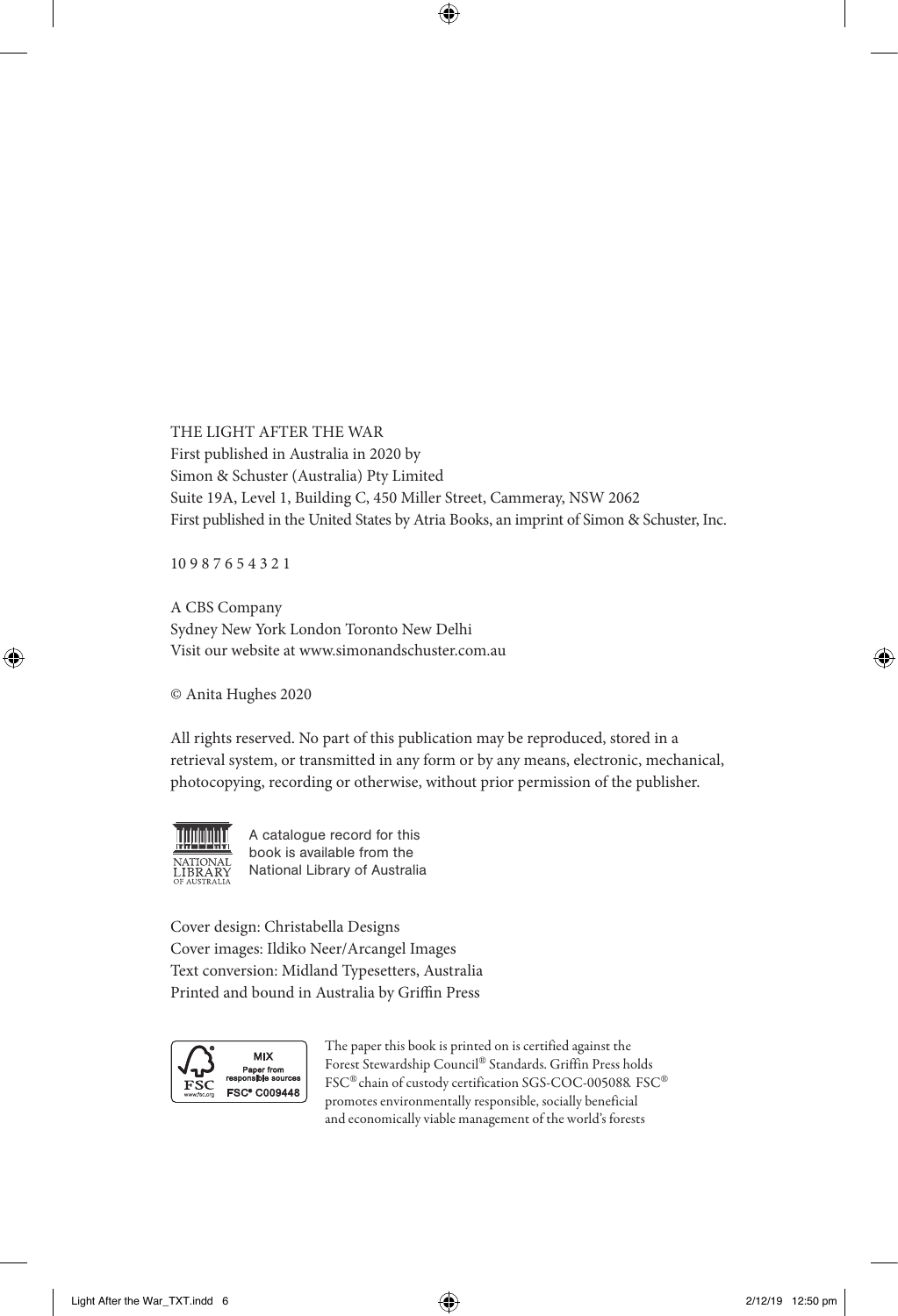*To my mother*

 $\overline{\phantom{a}}$ 

 $\overline{\phantom{a}}$ 

 $\bigoplus$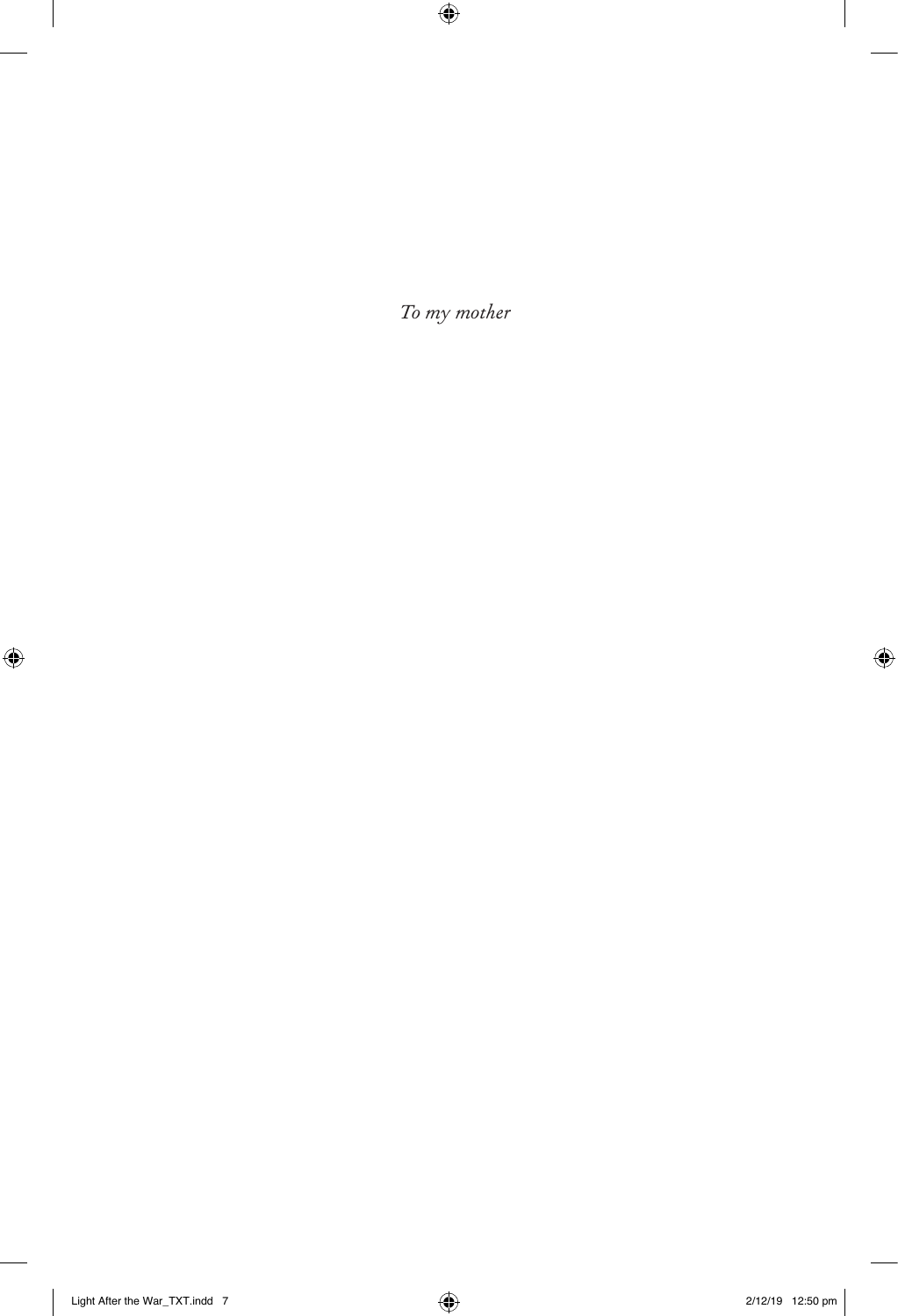

 $\mathcal{L}$ 

 $\begin{array}{c} \hline \end{array}$ 

 $\bigoplus$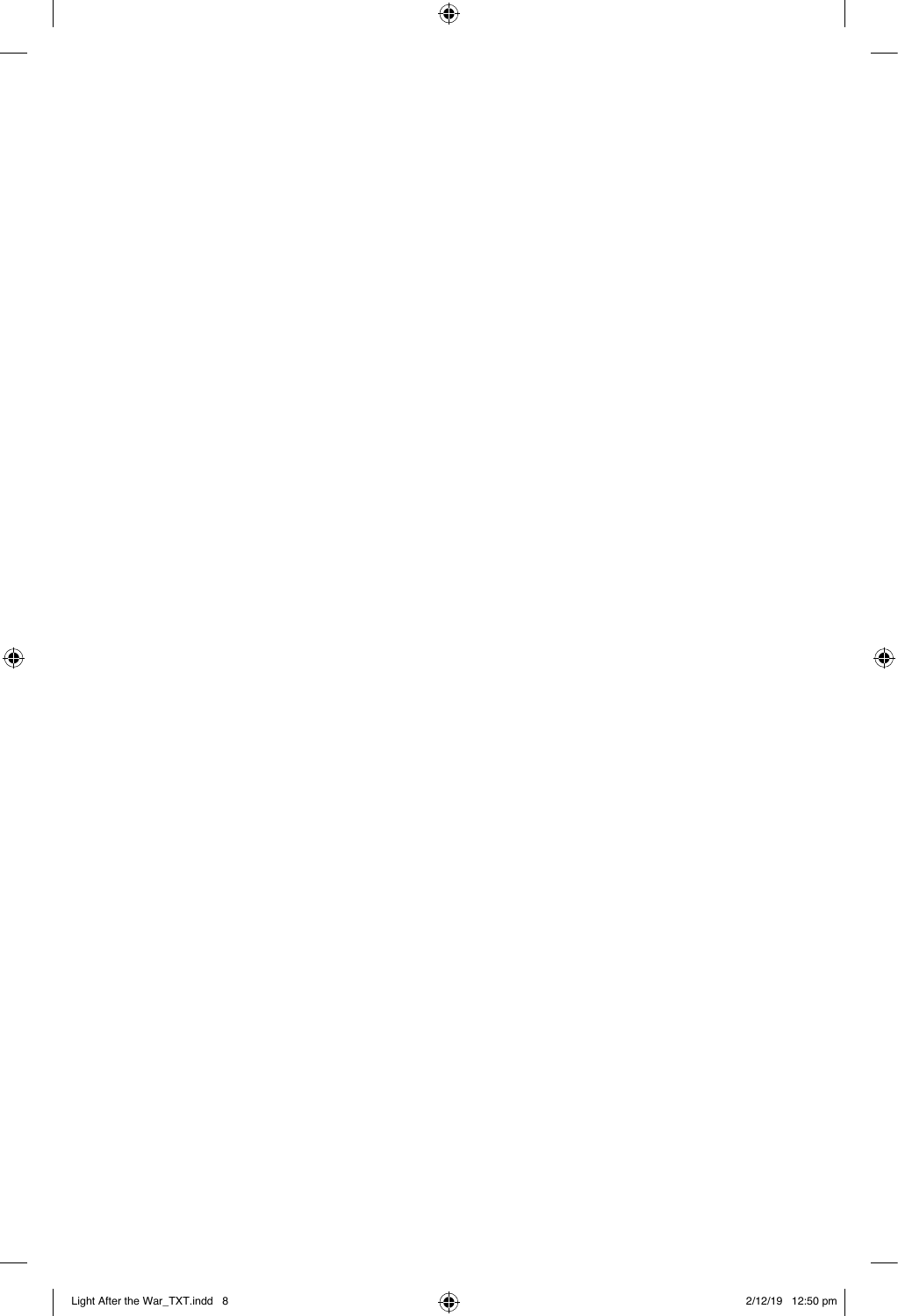### **CHAPTER ONE**

⊕

#### **Spring 1946**

⊕

Vera Frankel had never seen the sun so bright or streets teeming with so many people. Lovers held hands, teenagers zoomed by on Vespas, and old women carried shopping bags laden with fruits and vegetables. Vera smelled sweat and cigarettes and gasoline.

The experience of arriving in Naples from Hungary made Vera remember the early spring days in Budapest when she was eight years old and recovering from diphtheria. The curtains in her room had been drawn back and she was allowed to sit outside and eat a bowl of plain soup. Nothing had ever tasted so good, and the scent of flowers in the garden was more intoxicating than her mother's perfume.

All around her, people felt the same way now. The outdoor cafés overflowed with customers enjoying an espresso without fear of bombs exploding. They nodded at neighbors they had been too afraid to stop and talk to, and kissed boys returning from the front until their cheeks were raw. Eleven months ago the Allies had defeated the Nazis and the war in Europe was over.

1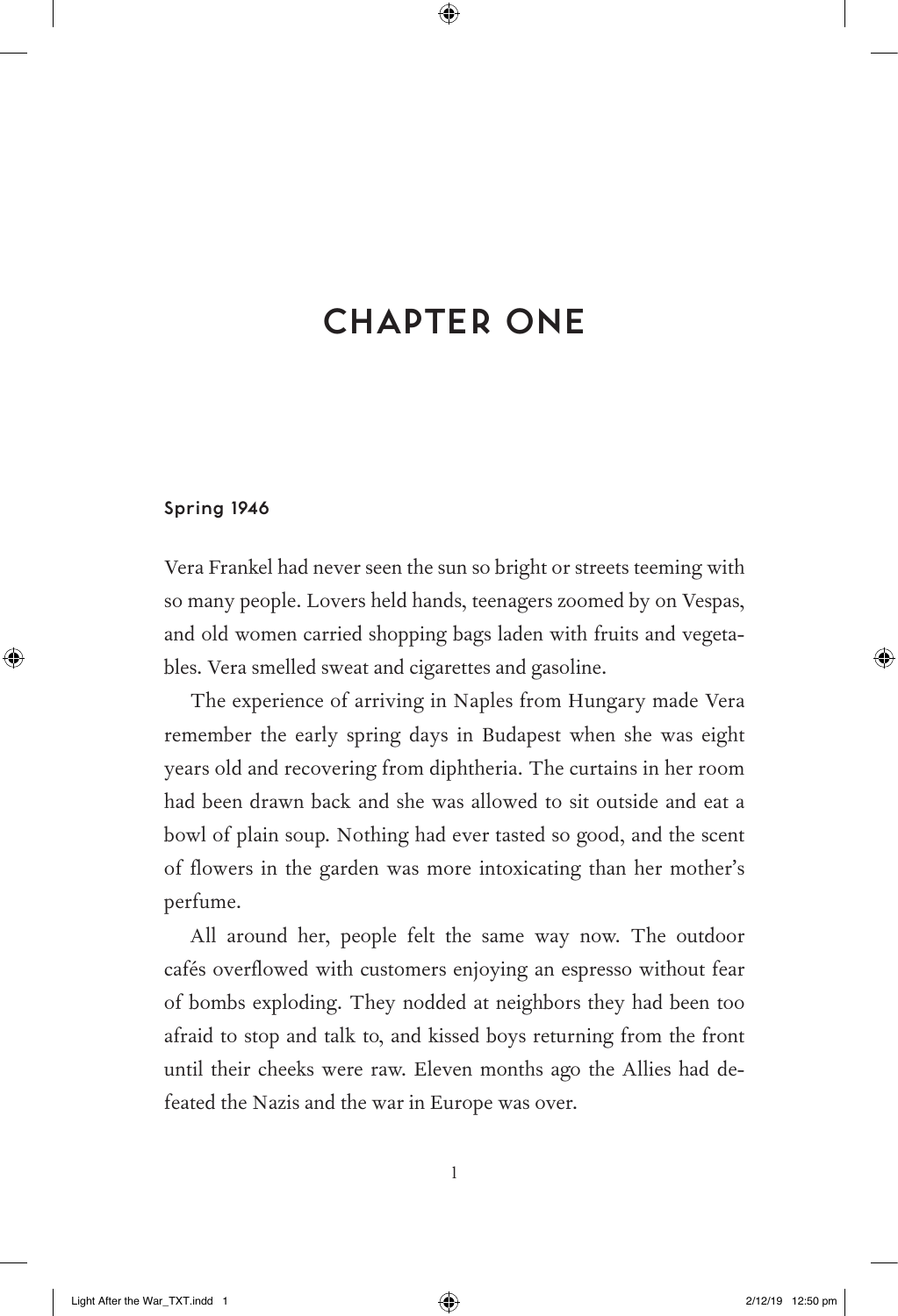$\bigoplus$ 

"I didn't know pizza like this existed," her best friend Edith said as she bit into a slice of pizza. For the last year and a half they had been hiding in the small village of Hallstatt in Austria, where all they had to eat was soup and potatoes. "The tomatoes are sweet as honey."

Vera consulted the clock in the middle of the piazza. They sat at an outdoor table with two slices of pizza in front of them.

"My appointment is at two p.m.," Vera announced. "I won't get the job if I'm late."

"We've been in Naples for forty-eight hours," Edith protested, tying her blond hair into a knot. "We haven't seen the palace or the gardens or the docks. Couldn't you schedule your interview for tomorrow?"

"If I don't get the job, we won't be in Naples tomorrow," Vera replied grimly. She thought of the pile of lire that was carefully folded under the pillow in their room at Signora Rosa's pensione. It was barely enough to cover a week's accommodation for her and Edith. "You need to find a job, too."

"When was the last time you saw women who weren't wearing gold stars, men not in uniform, people eating and drinking and laughing." Edith scanned the piazza. "Can't we have one day to relax and enjoy ourselves?"

"You eat my slice." Vera pushed her plate toward Edith. "I'll meet you at Signora Rosa's in the evening."

"I promise I'll look for a job after the noon *riposo*." Edith's blue eyes sparkled. "We are in Italy now, we must behave like Italians."

Vera walked briskly through the winding alleys, consulting the map Signora Rosa had drawn her with directions for the American

2

◈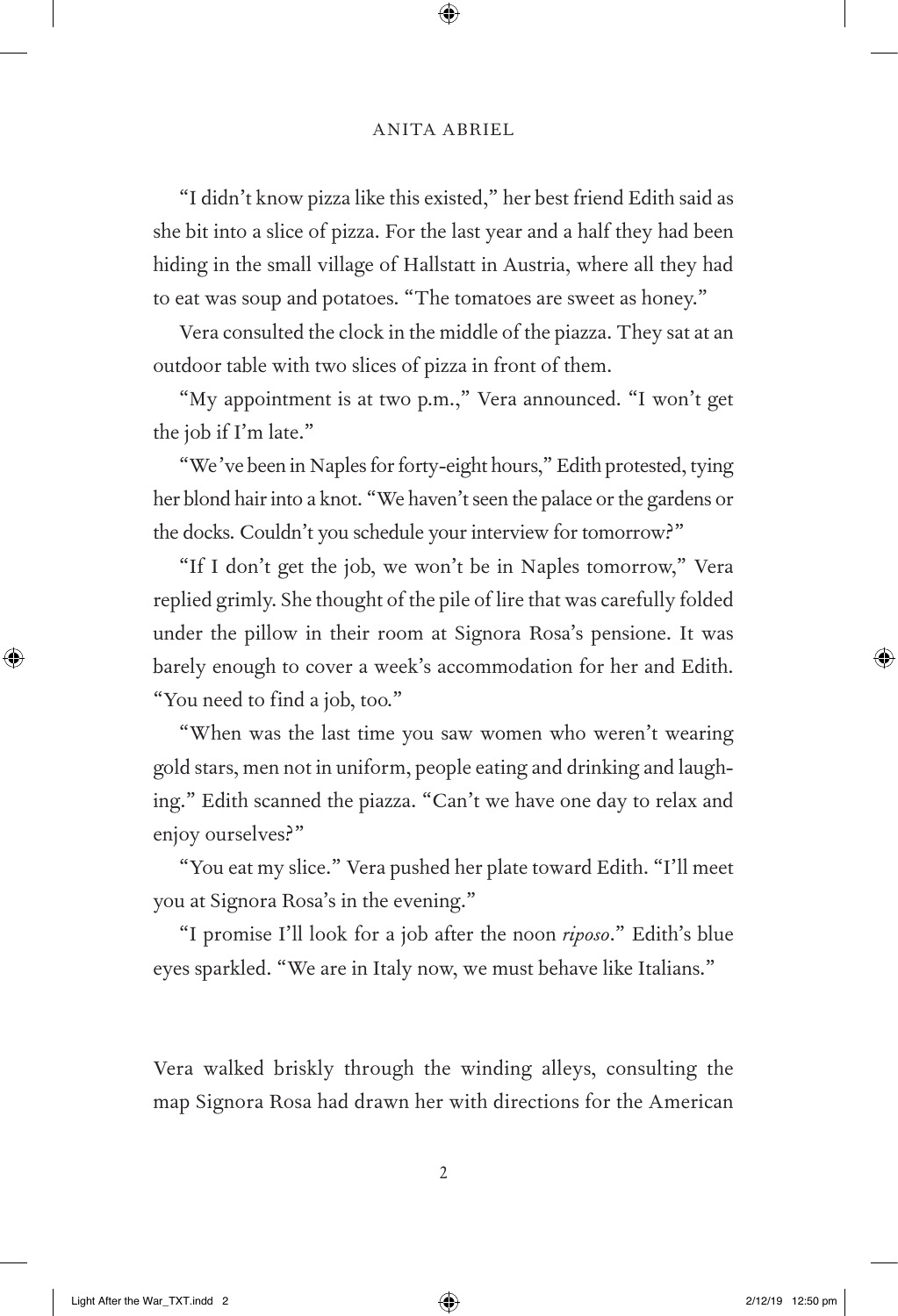$\bigoplus$ 

embassy. Signora Rosa owned the boardinghouse where they were staying, and in two days, she had already taken Vera and Edith under her wing. The American embassy was in the eleventh quarter, which had once been one of the most elegant parts of Naples. But the war had left gaping holes in the streets, obstructing her route. Daisies grew where buildings once stood, and sides of houses were missing, leaving their abandoned interiors exposed. Vera thought of her home in Budapest, the shattered windows of her parents' apartment building, the women and children huddled together in the dark. Hungarian soldiers, young men who in another time would have asked her to dinner, had herded families toward the trains.

She thought of her father, Lawrence, who had been sent to a forced labor camp in 1941 and hadn't been heard from since. And of her mother, Alice, who had continued to set the table for him every night, as if one evening he would appear in his dark overcoat and scarf and sit down to her schnitzel.

And she thought of Edith, who was more like her sister than her best friend. They were both almost nineteen years old, born three days apart at the same hospital. They lived across the hall from each other their whole lives, and the doors to their apartments were always kept open.

Edith had always been the wild one: at fifteen she had borrowed one of her mother's dresses and convinced Vera to crash a New Year's Eve gala at the Grand Hotel when Vera would have rather sat at home with a book. Edith hadn't wanted to flirt with boys; she wanted only to see the fashions worn by the most glamorous women in Budapest.

3

⊕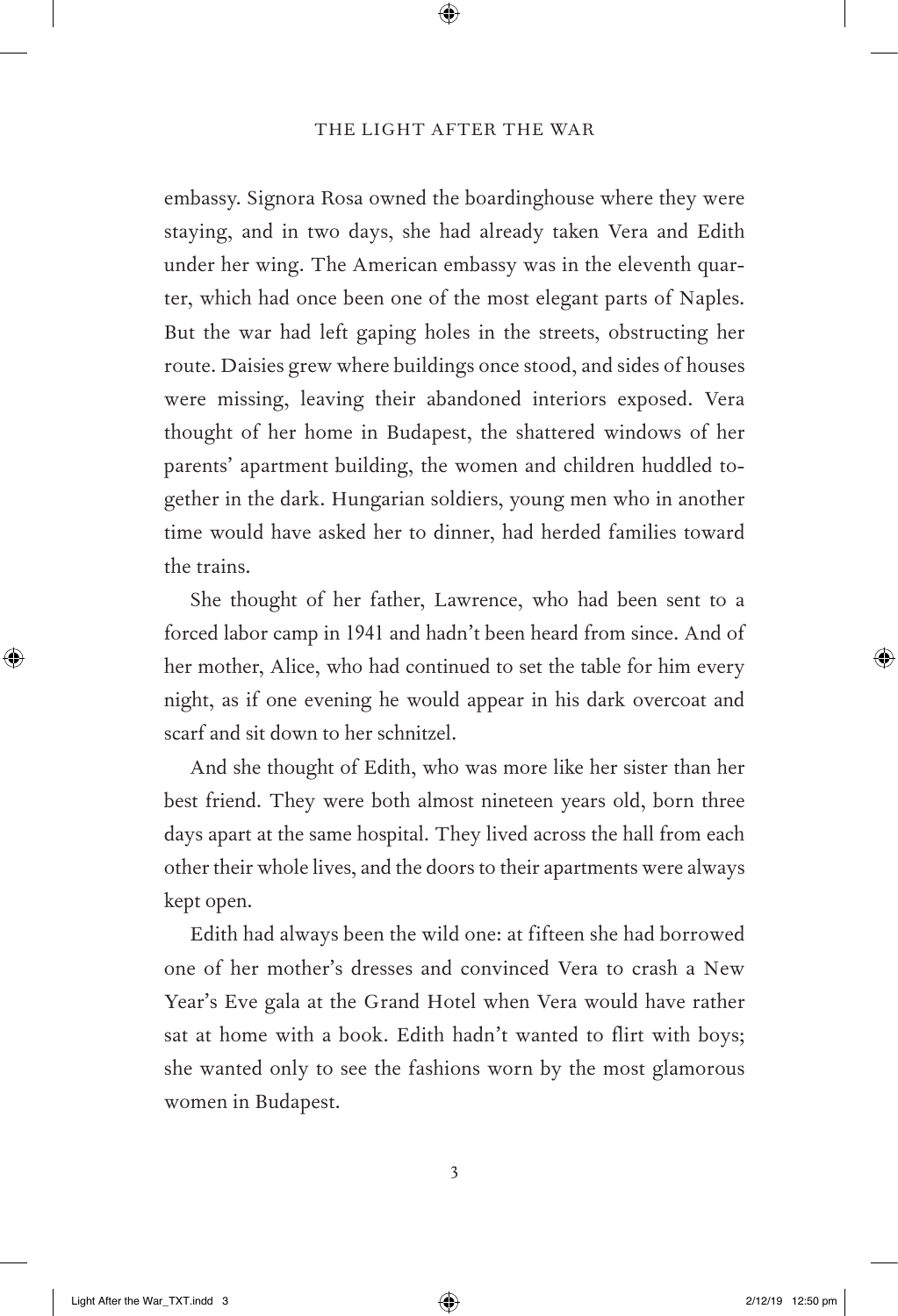$\bigoplus$ 

But Edith had changed when her childhood sweetheart, Stefan, didn't return from the labor camps. She was like a racehorse whose spirit had been broken and could barely trot around the course. It was Vera who propelled them forward after the war: acquiring the train tickets to Naples and finding Signora Rosa's pensione. It was Vera who encouraged Edith to get dressed in the morning and do her hair. It was only when Edith was all dressed up and socializing at one of the piazzas that she seemed like her old self. Edith never let anyone see her without a belt cinched around her waist and her hair perfectly brushed.

Vera put the map away and turned off her mind. She could worry about Edith later; right now she had to focus on finding the embassy.

"Excuse me." Vera approached an old man selling dried chestnuts. "I am looking for the American embassy."

"The Americans," the old man scoffed. "They bombed our city and now they eat our pasta and steal our women. A pretty girl like you should marry an Italian boy!"

"I'm not looking for a husband." Vera smoothed her black hair, suppressing the fact that she was Hungarian, not Italian. "I'm trying to get a job."

"Behind those gates," the man said, pointing across the street. "Tell them we can rebuild our own city. We've been doing it for centuries."

Vera walked quickly to the villa. It had a rounded entry and marble columns. Ivy climbed the walls and the shutters were painted green. She straightened her skirt and wished she had splurged on a pair of

4

◈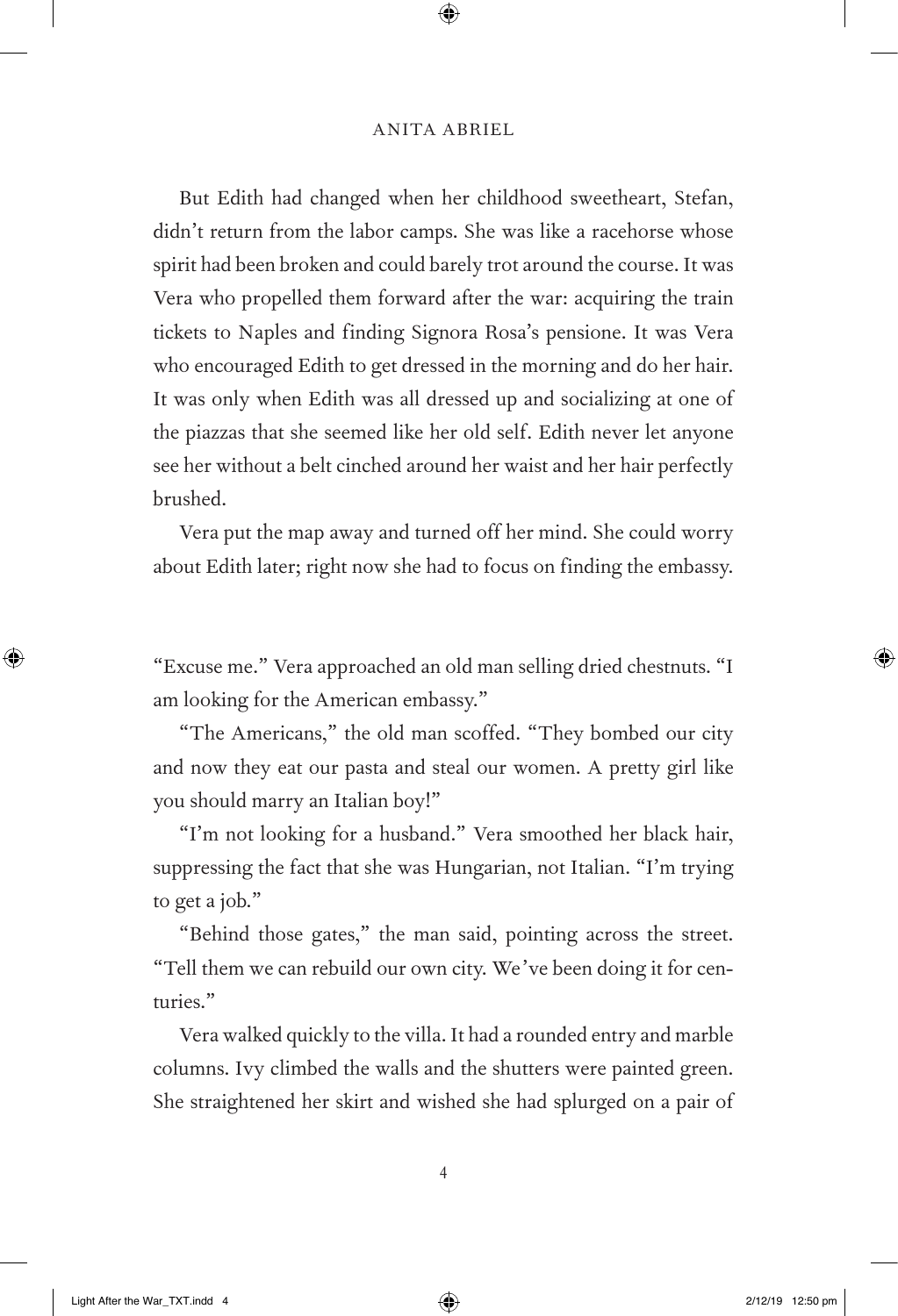$\bigoplus$ 

stockings. But the money had to last until she and Edith were both working, and it didn't stretch for makeup or hosiery. Vera wet her lips and climbed the stairs to the front door.

"Can I help you?" A man wearing a khaki uniform answered the door. He was tall and blond, and his face was freshly shaven.

"I'm looking for Captain Wight," Vera said, trying to keep her voice from trembling.

The man slipped his hands in his pockets. He stood in the doorway, but Vera could see the circular entry behind him.

"I'm Captain Wight. But I'm sorry, we're not making donations today. You could try back on Friday." He tried to shut the door, but Vera put her hand out and stopped him.

"Please, wait. I'm here for the secretary job." She gave him a sheet of paper. "Captain Bingham sent me."

Captain Wight glanced at the paper. He looked as if he was about to say something, but then shrugged.

"Come in. It's too hot to stand outside."

Vera followed him through rooms decorated with marble floors and intricate frescoed ceilings. Sheets half covered brocade furniture, and velvet drapes hung from the windows.

"It's like a palace," Vera breathed.

"It was a palace," he said, leading her to a room lined with tall bookshelves. There was a large wooden desk in the center and an Oriental rug covering the floor. "The Palazzo Mezzi was built in the eighteenth century. We commissioned it in 1943 from the Count and Countess Mezzi. The Mezzis fled to Switzerland, but we have not been able to contact them. We are lucky it escaped the bombs; some of the frescoes are priceless."

◈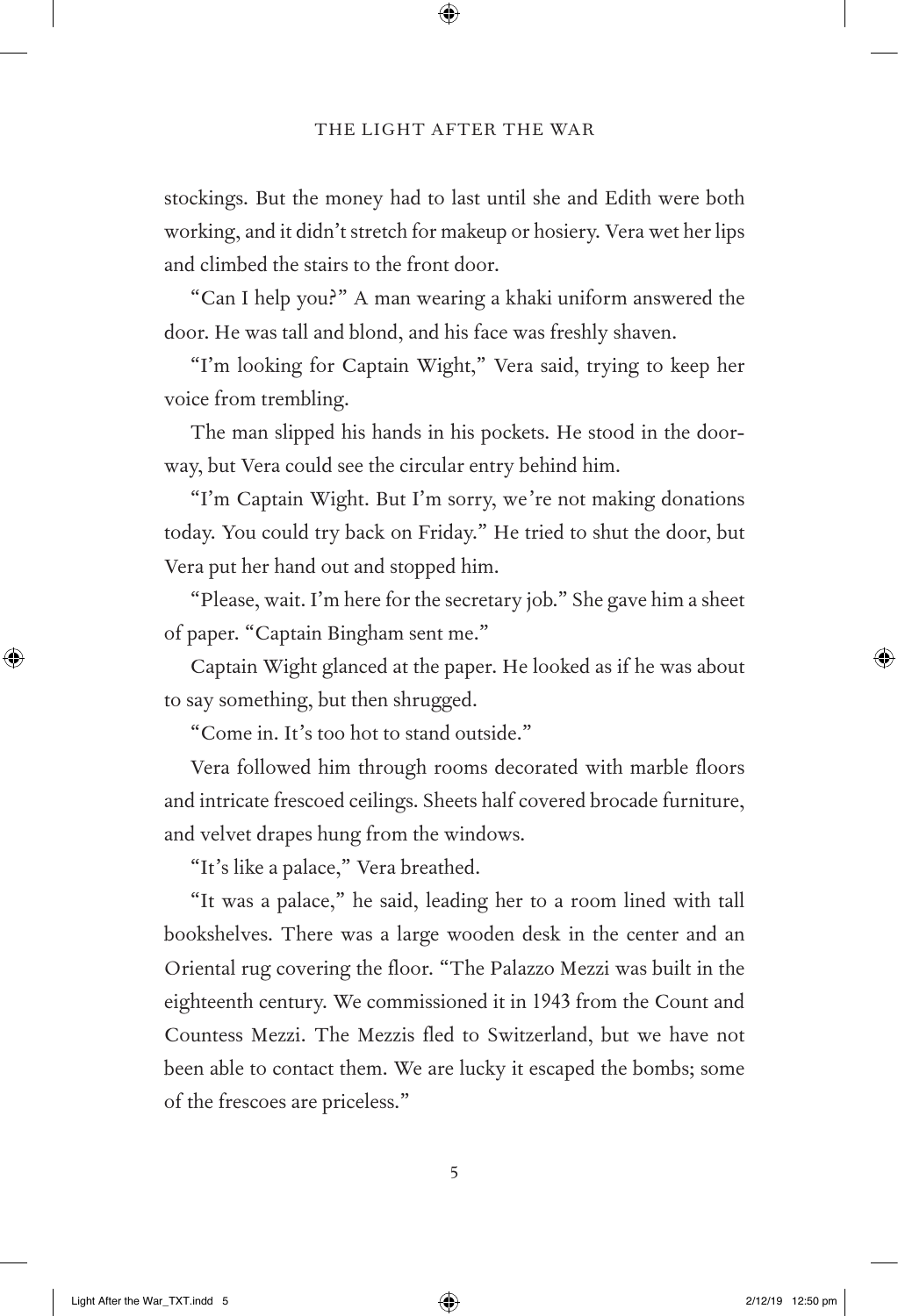$\bigoplus$ 

"The old man on the corner who sells chestnuts thinks the Americans are taking everything that isn't theirs," Vera said lightly.

Captain Wight's eyes grew serious. He sat in a leather chair and motioned Vera to sit opposite him. "I want to leave Naples the way it was before Hitler got his hands on it."

"I'm sorry." Vera sat down and twisted her hands in her lap. "If the Americans hadn't won the war, a German would be sitting in that chair. And he wouldn't be offering me a job."

At least, she hoped Captain Wight would give her the job.

"I'm not offering you a job either." Captain Wight frowned, the letter sitting unread on his desk. "Captain Bingham promised me an experienced secretary who was fluent in four languages."

"Five," Vera gulped. "I'm fluent in five languages: Italian, French, Hungarian, Spanish, and English. I can type and take shorthand, and I know how to brew American coffee."

Captain Wight gazed at Vera for so long she turned away, blushing. His hair was short and slicked to one side; his eyes were a pale blue. He had a dimple on his chin and a small scar on his left hand.

"How old are you?"

"Eighteen and three quarters," Vera replied. "I can press your shirts and make a bed," she added in desperation.

"I'm not looking for a maid. Gina comes to clean every day. And I'd much rather drink Italian espresso than American coffee." He tapped his fingers on the desk. "It is a difficult position, not suitable for a young girl."

"Please," Vera pleaded. She felt the breath leave her lungs. Captain Wight was the only lead she had. If she didn't get the job, she'd have to find work in a restaurant or bar, and she wasn't well-suited

⊕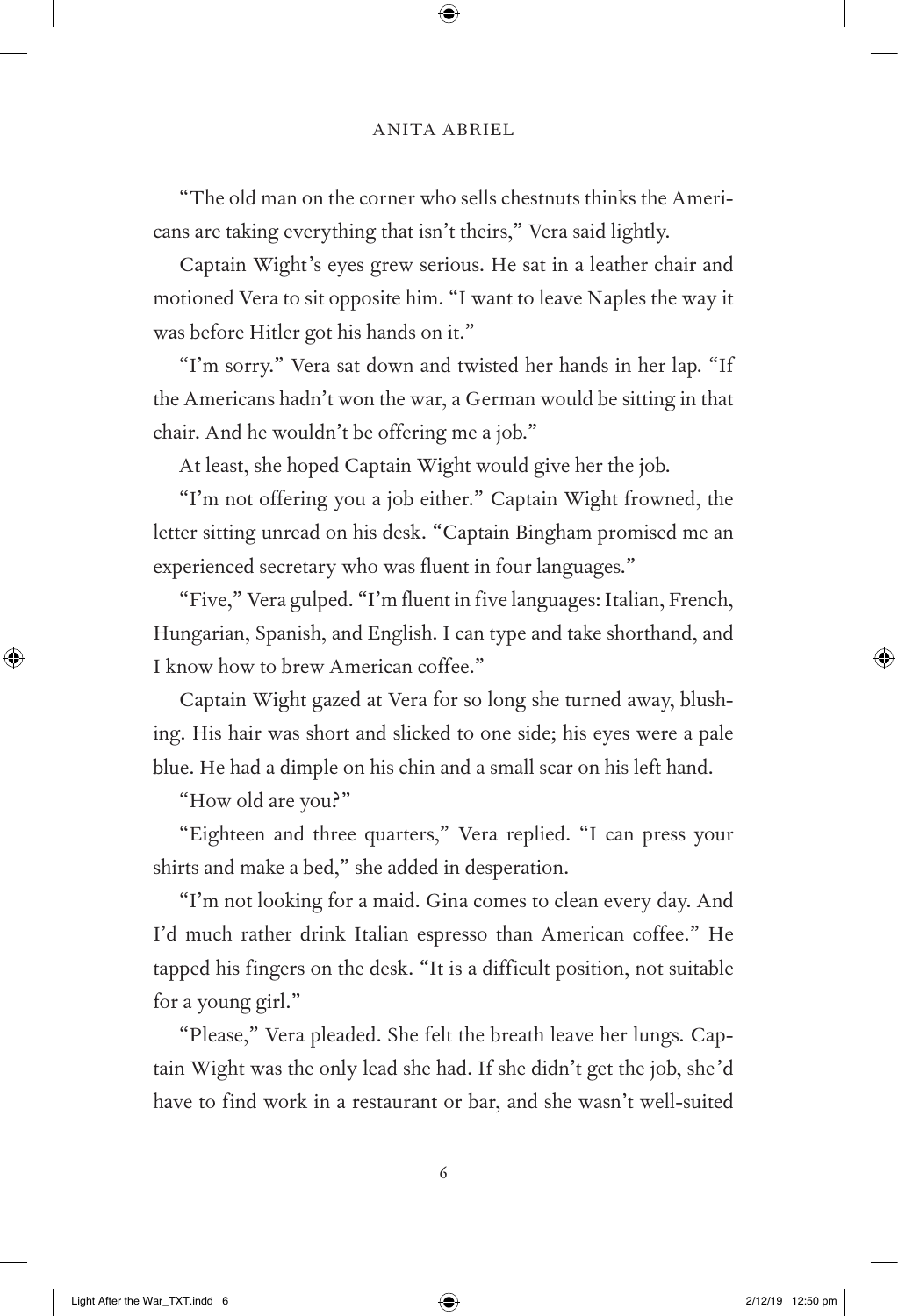for that. Her secretarial skills were much stronger. "Read Captain Bingham's letter."

Vera glanced at the desk while he read the letter. A collection of gold fountain pens and an ashtray full of cigarette butts sat off to the side. Papers were strewn everywhere; a crystal paperweight was covered in dust.

She grabbed the ashtray and emptied its contents into the garbage. She collected and fastened the papers with a paper clip. Then she screwed the tops on the fountain pens and dusted the paperweight with the hem of her skirt. When Captain Wight looked up, his desk was in perfect order.

"I'm very organized." She smiled, sitting back in the chair.

"Is all this true about what happened to your parents?" Captain Wight waved the paper in the air.

Vera flashed on the picture of her mother and father taken before the war that she kept in her purse. Her mother wore a mink coat and evening shoes with satin bows. Her father had a bowler hat and carried a briefcase.

"Yes." She nodded, blinking away tears.

"The pay is twenty lire a week," Captain Wight said as he fiddled with a fountain pen. "Dictation can be very boring. You'll get cramps in your hands and a bad back from sitting so long."

"I'm a hard worker," Vera said simply.

"My last secretary ran off with a sailor." Captain Wight stood up and strode to the fireplace. "I was hoping for someone with more experience."

"I could never marry a sailor." Vera smiled. "I'm afraid of the sea."

◈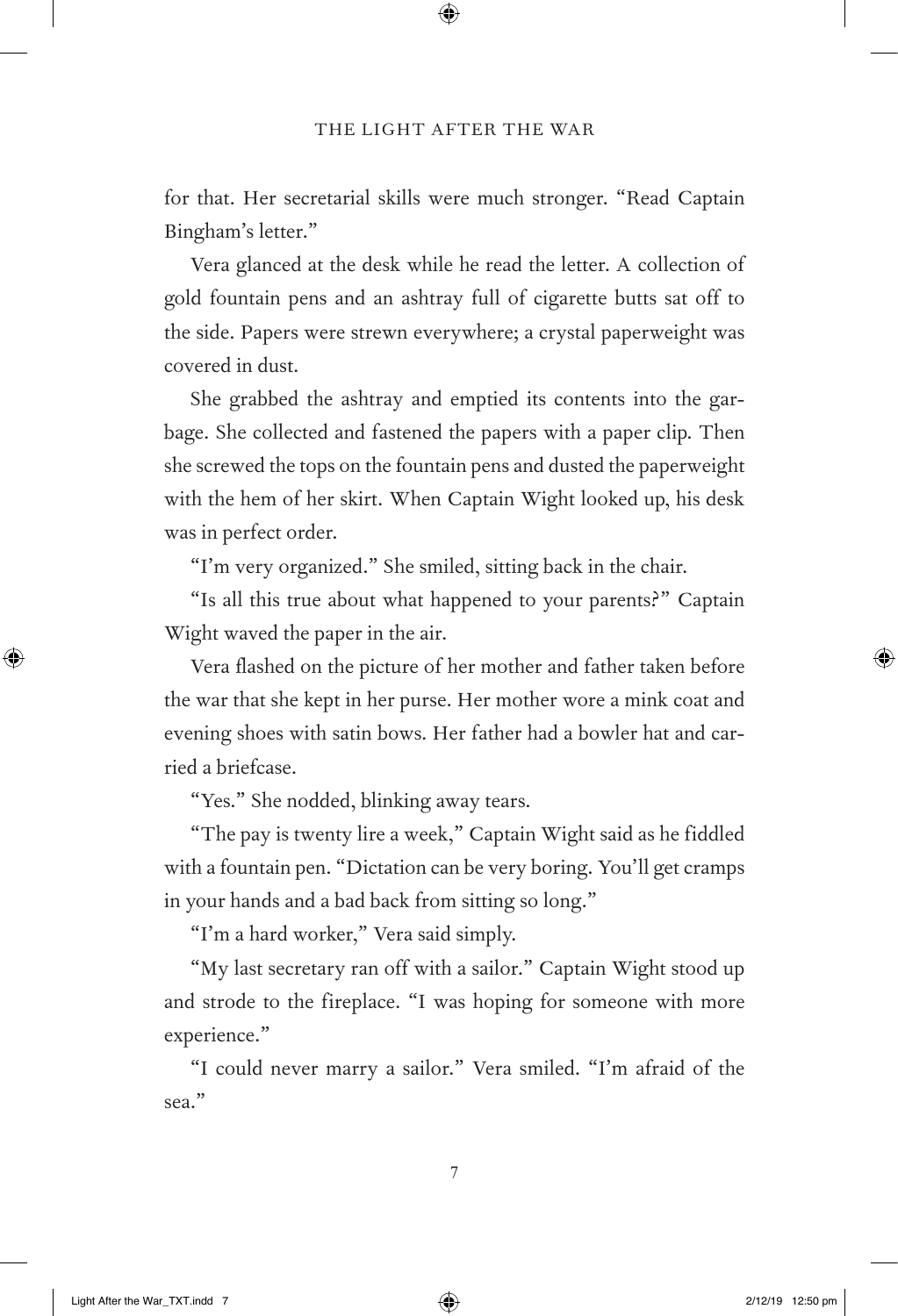$\bigoplus$ 

"In that case"—he held out his hand, and there was a twinkle in his eye—"the job is yours."

Captain Wight showed her the morning room where he drank his coffee and read the newspapers. He led her into the kitchen, which had thick plaster walls and worn oak floors. The gray stone counters were covered with dirty plates, cups, and silverware.

"I thought you had a maid," Vera reminded him, instinctively collecting knives and spoons and loading them into the sink.

"Gina's husband was killed in Africa and she has five children at home." Captain Wight picked up a red apple and polished it on his sleeve. "Sometimes she has to leave early or come in late."

"I could help," Vera offered, noticing the pot of congealed oatmeal, the half-eaten pieces of fruit.

"I'm happy with dry toast in the morning and an omelet at lunch," Captain Wight answered. "But you're welcome to help yourself. Louis, the gardener, grows excellent fruits and vegetables."

Vera followed him through halls hung with crystal chandeliers. The walls were lined with paintings in gilt frames and doors opened onto salons and ballrooms. She imagined men in silk tuxedos, women in glittering evening gowns, the tinkling of glasses, the sounds of a ten-piece orchestra.

They returned to the library, and Captain Wight took his seat at his desk.

Vera tried to concentrate on Captain Wight's words, but her eyes started to close. She had barely slept, sharing the narrow bed at the pensione with Edith. That morning she woke early so she could bathe and iron her cotton dress.

⊕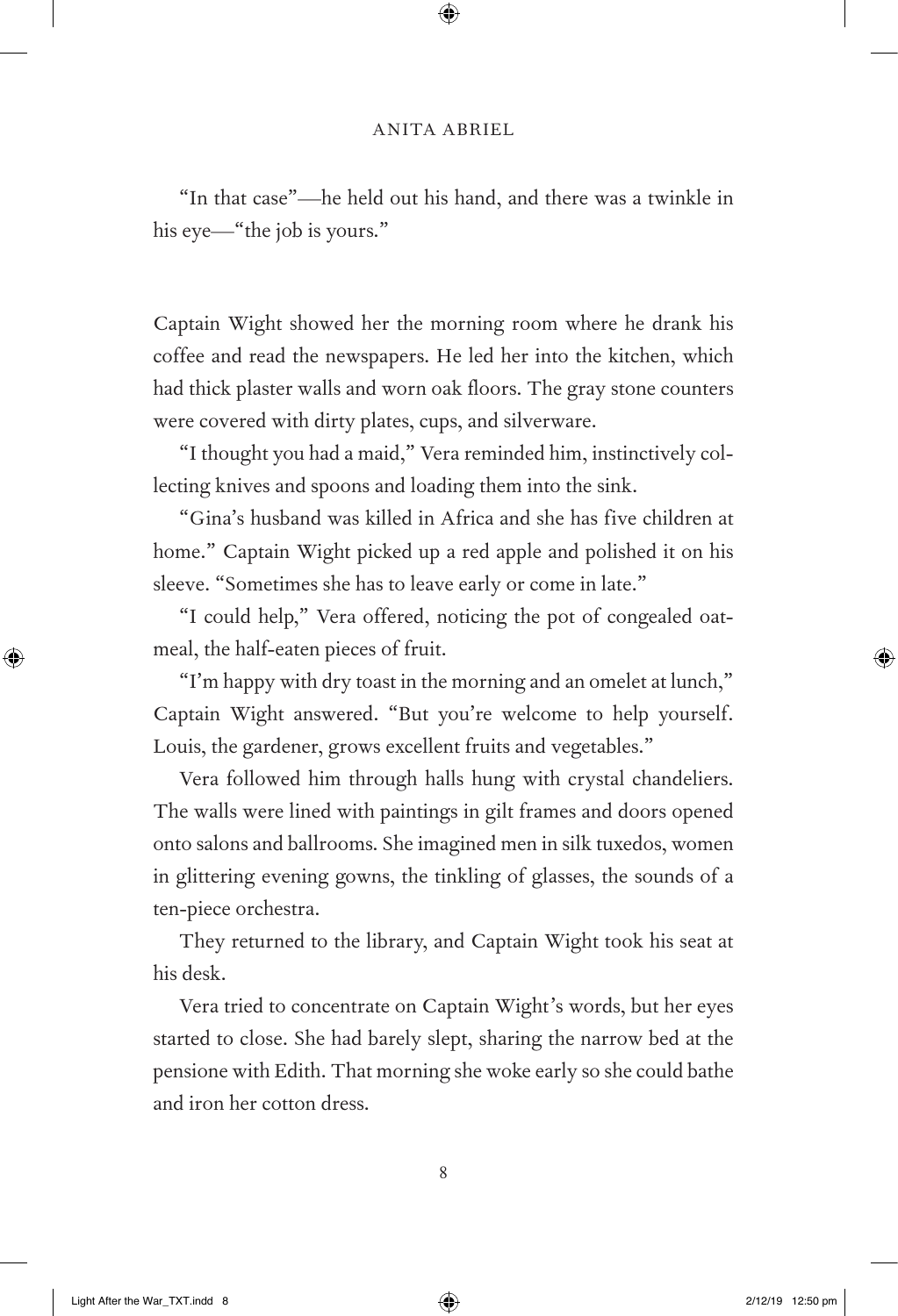"Vera," Captain Wight repeated.

"I'm ready." Vera started, shifting in the chair on the other side of the desk from him. She grabbed a pen and notepad. "Please begin."

"I have a better idea." Captain Wight looked at her. "Go to Marco's trattoria on Via del Tribunali. Tell Marco to feed you his best linguine with prawns and prosciutto and put it on my tab. We'll start in the morning."

"I can't take your charity," Vera protested, her stomach growling with hunger.

"In America we call it an advance." Captain Wight stood up and moved to her side of the desk. He took her arm and gently led her toward the entry. "Don't worry, you'll earn it."

Vera skipped through the streets of Naples like a schoolgirl freed for the summer. She felt lighter than she had since they arrived. She had a job! Now she could pay for their cramped room at Signora Rosa's; she could buy lipstick and stockings for her and Edith.

Vera passed the Piazza Leone and saw Edith sitting at a table. Edith was eating a gelato and whispering to a man with slick black hair. Their chairs were pressed close together; the man had his hand draped across Edith's shoulder.

"You're back so soon!" Edith exclaimed. "This is Franco. He bought me a gelato."

"We don't accept presents from strangers," Vera announced as she approached the table. The sun was bright and Edith's pale cheeks were flushed.

⊕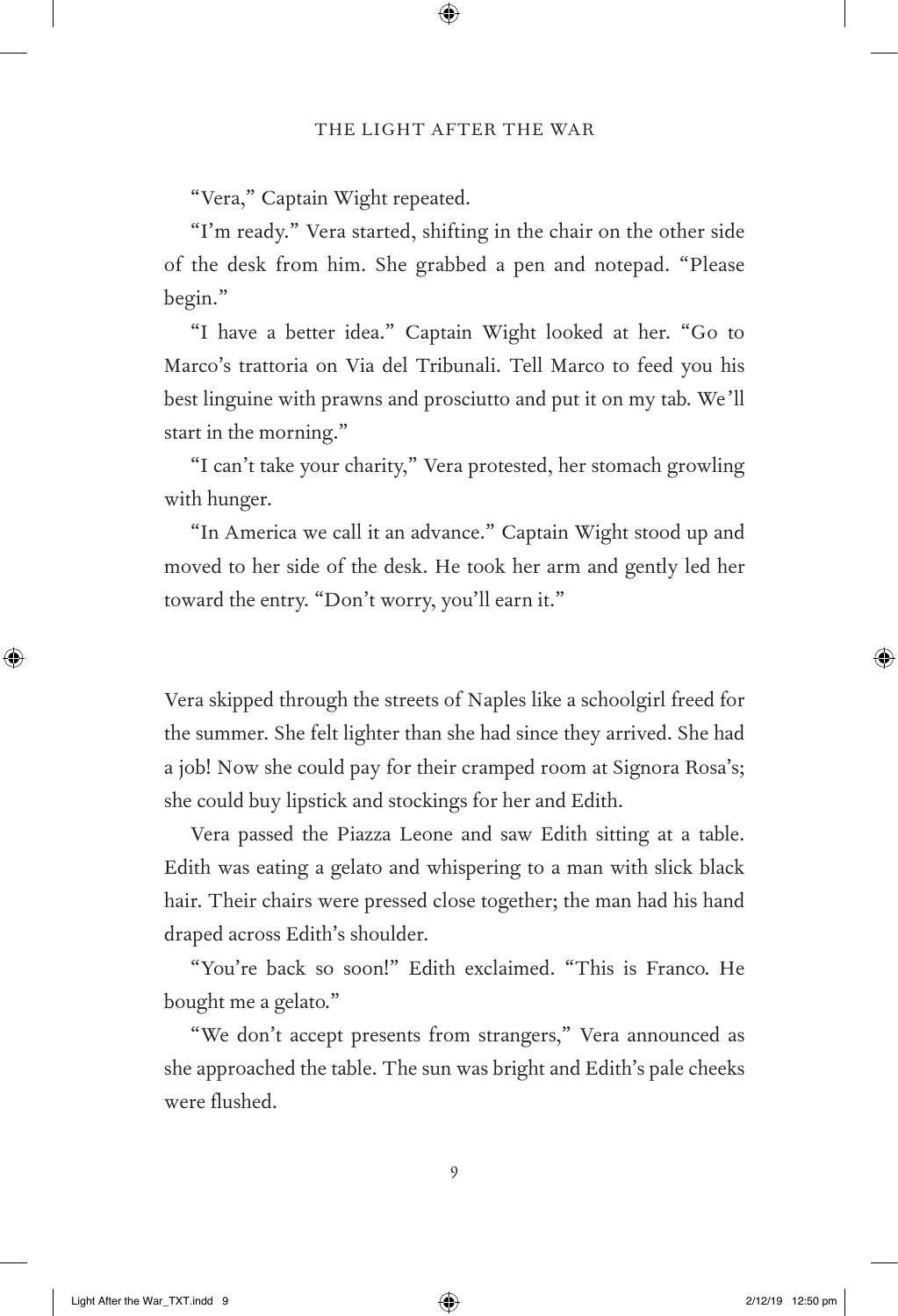$\bigoplus$ 

"A present is jewelry or stockings," Edith protested. "A gelato is something to share. Franco has a motorcycle; he's going to drive me around the Bay of Naples."

"Tell Franco another time," Vera instructed, ignoring the young man with brown eyes and long, thick lashes.

Edith leaned in and whispered something to Franco. He laughed and tucked a stray blond hair behind Edith's ear.

Vera started walking, waiting for Edith to catch up with her. She passed trattorias with pasta hanging from the windows and bakeries with cannelloni and chocolate tortes displayed on silver trays.

"Franco was lovely," Edith said as she strode beside her. "He called me *bella*."

"Italian men call all women under the age of ninety 'bella.' " Vera scanned the shops for Marco's trattoria. She found it on the corner, a narrow restaurant with red awnings and tables covered in checkered tablecloths.

Vera entered, a bell sounding over the door. A woman swept the floor and a man counted money at the cash register.

"Signor Marco?" Vera inquired.

"We are closed," said the woman. "We will open again for dinner."

Vera smelled olive oil and garlic and onions. Her stomach rose to her throat and suddenly she felt dizzy. Her knees buckled and she sank to the floor.

"Drink this," a voice said.

Vera blinked at the man who stood over her. He pressed a glass to her lips and shouted commands in Italian. The woman brought two plates of spaghetti to the table. There was a loaf of bread and a pot of olive oil.

⊕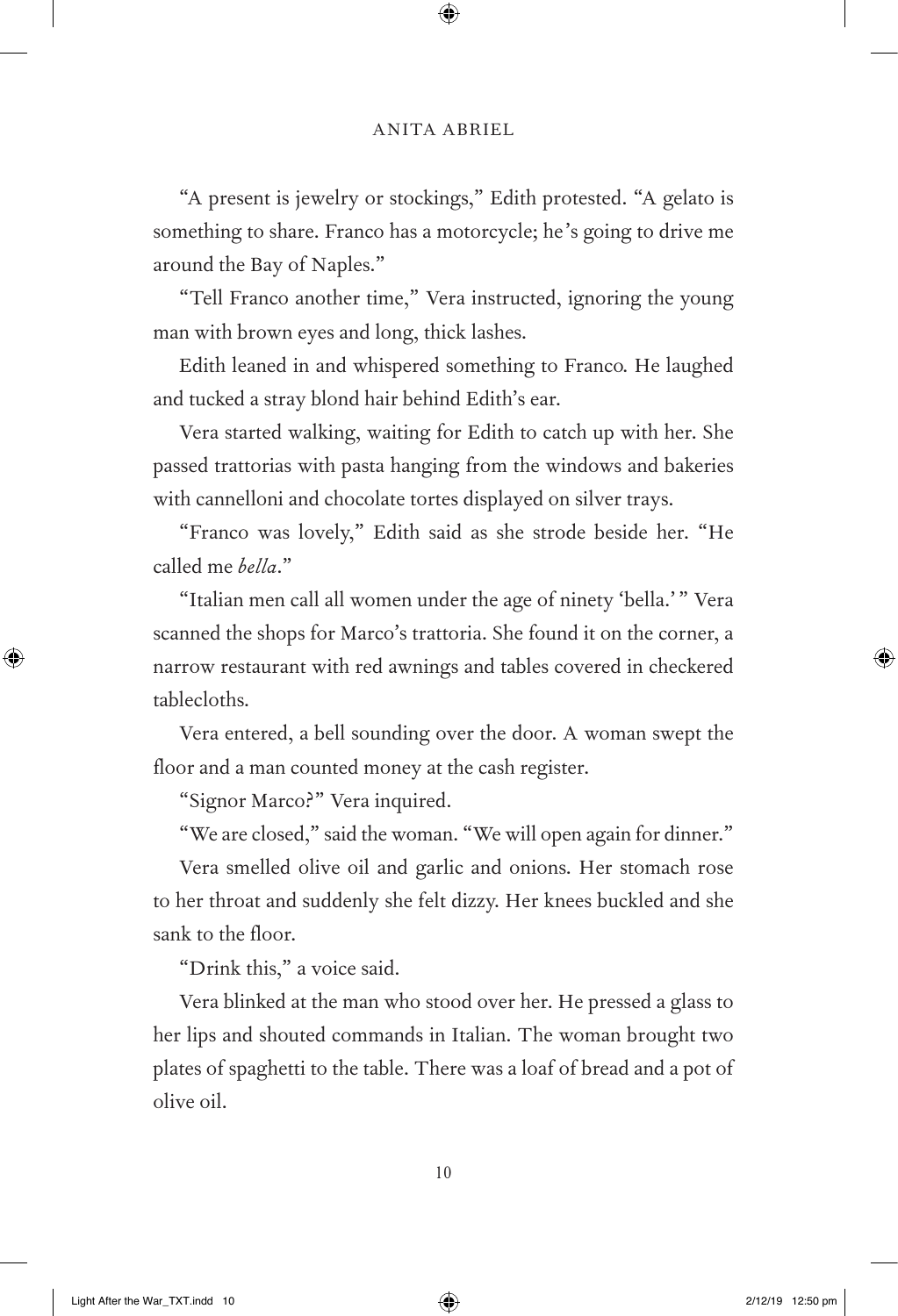$\bigoplus$ 

"Captain Wight sent me. I'm his secretary," Vera explained, eyeing the spaghetti. "He said to put it on his tab."

Marco handed them each a fork. "Start eating, but not too fast, your stomach will not allow it. Then my wife will bring dessert."

Vera and Edith waited until Marco disappeared to the back room. Vera twirled the spaghetti around her fork, inhaling the fresh oregano. The tomato sauce was rich and oily and dripped onto the plate.

"Why is your boss buying our dinner?" Edith dipped a chunk of bread in olive oil. "Did you sleep with him?"

"Don't talk like that," Vera snapped. "He is only kind."

"He's probably old and wants to get his hands up your skirt." Edith chewed the bread.

"Not old at all," Vera mused. "He looks like an American cowboy."

"And you wouldn't let me ride on the back of Franco's Vespa," Edith grumbled.

"I'm working for Captain Wight, not dating him." Vera soaked the tomato sauce up with bread. "You have to be careful with Italian men; they only want one thing."

"Franco has the most beautiful eyes," Edith sighed. "I want to wrap my arms around his waist and hold on forever."

Vera looked sharply at Edith. When she wasn't lying in bed all day with the curtains drawn, this was the way Edith had behaved ever since the camps were liberated and Stefan wasn't accounted for. She spent her days mooning over photos of actors in movie magazines and flirting with any male that crossed their path: the engaged American soldier on the train to Naples, the boy who helped Signora Rosa with chores and smelled like fish. It was only at night, when Vera

◈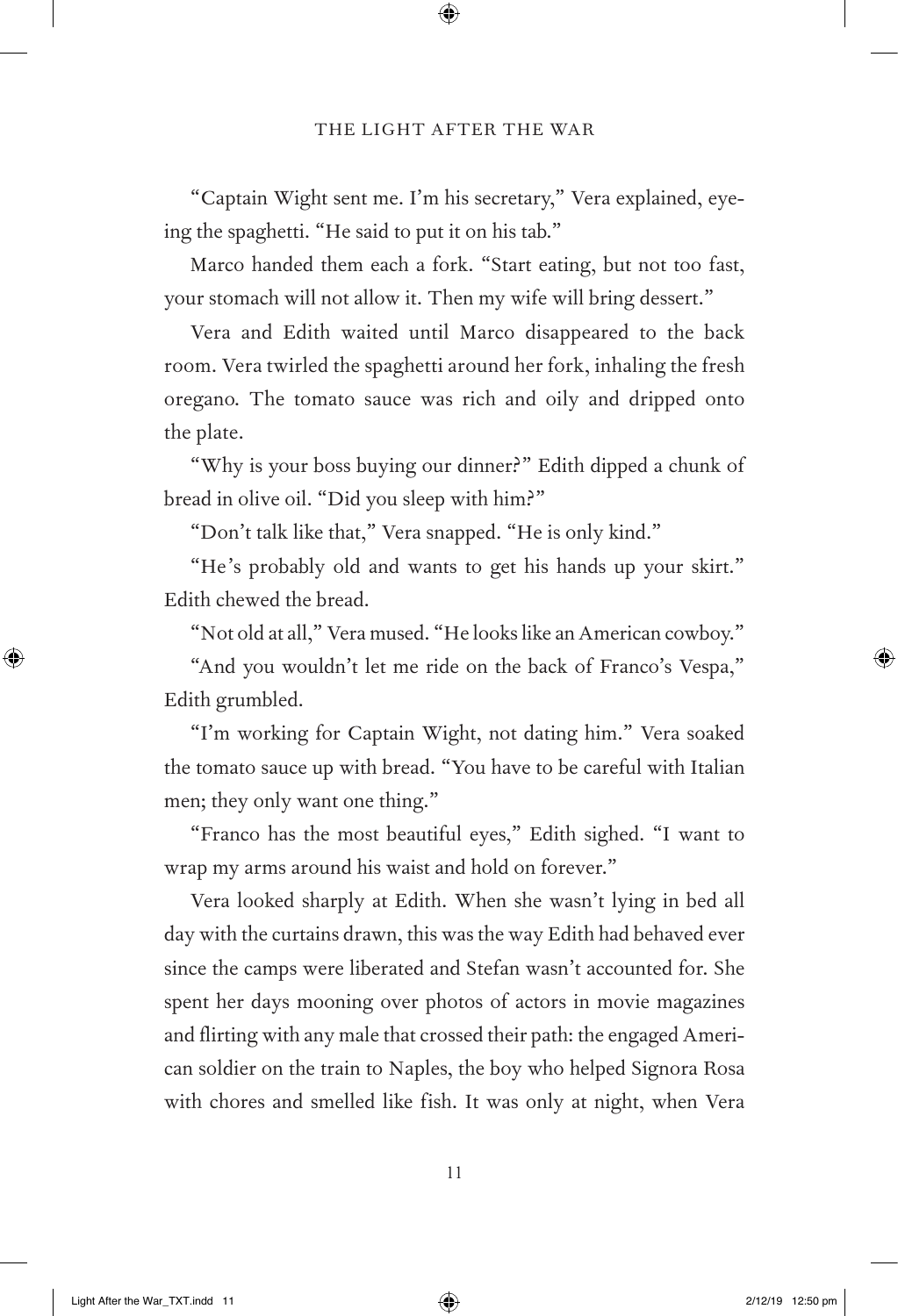$\bigoplus$ 

curled her arm around her, that Edith whispered Stefan's name and let the tears roll down her cheeks.

Vera started to reply, but she didn't have the strength. She concentrated on scraping every strand of spaghetti from the plate. Only after Marco had given them thick slices of chocolate cake and cups of black coffee did Vera turn to Edith.

"You can't throw yourself at a man because he reminds you of Stefan."

"You think I should save myself for him." Edith's brown eyes flashed. "You think I should sit in our room and wait for Stefan to appear at the door."

"He could be alive." Vera avoided Edith's eyes. "You have no proof he's dead."

Edith's voice rose. "I don't need them to identify a body. I know here." She touched her chest.

"The war has only been over eleven months," Vera pleaded. "They're finding survivors every day."

"Even if Stefan were lying wounded in a hospital, he would find a way to get word to me. Stefan and I loved each other. He wouldn't let a few gunshot wounds keep us apart. Nothing you say can convince me that he's not dead." Edith's cheeks flamed and she pushed her chair back. "We're in a new country with men who are alive. Men who can buy us flowers and chocolates and recite poetry."

Edith flung open the door and ran down the street. Vera thanked Marco and hurried outside. She ran after Edith and wrapped her arms around her. Edith sobbed onto Vera's shoulder, her breath coming in short gasps and a low, guttural sound emerging from her throat.

◈